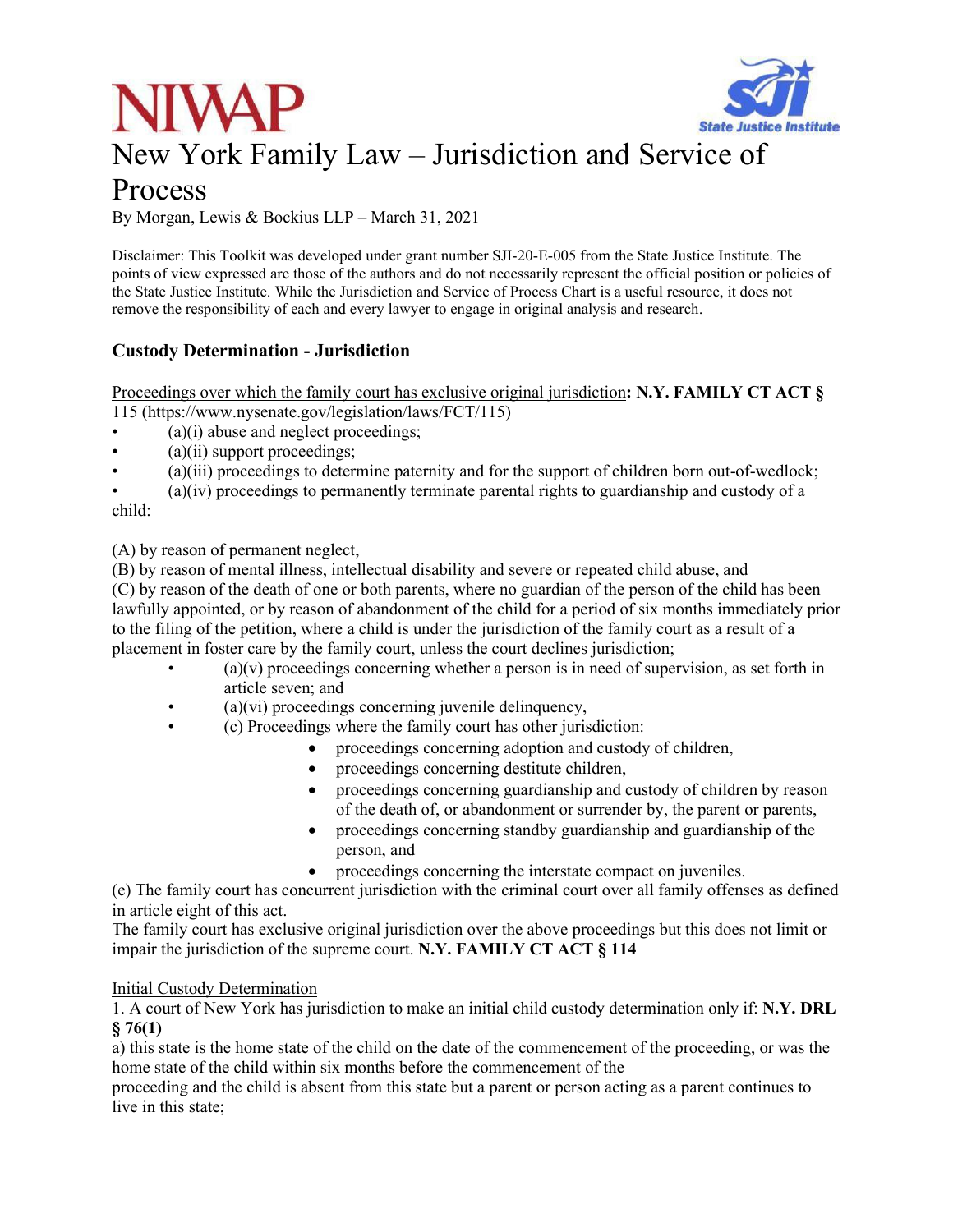



b) a court of another state does not have jurisdiction under paragraph (a) of this subdivision, or a court of the home state of the child has declined to exercise jurisdiction on the ground that this state is the more appropriate forum, and:

i. the child and the child's parents, or the child and at least one parent or a person acting as a parent, have a significant connection with this state other than mere physical presence; and ii. substantial evidence is available in this state concerning the child's care, protection, training, and personal relationships;

c) all courts having jurisdiction under paragraph (a) or (b) of this subdivision have declined to exercise jurisdiction on the ground that a court of this state is the more appropriate forum to determine the custody of the child; or

d) no court of any other state would have jurisdiction under the criteria specified in paragraph (a), (b) or (c) of this subdivision.

2. Subdivision one of this section is the exclusive jurisdictional basis for making a child custody determination by a court of this state.

3. Physical presence of, or personal jurisdiction over, a party or a child is not necessary or sufficient to make a child custody determination.

Temporary Emergency Jurisdiction relating to Child Custody – **See N.Y. DRL § 76-C**– a court of this state has temporary emergency jurisdiction if the child is present in this state and the child has been abandoned or it is necessary in an emergency to protect the child, a sibling or parent of the child.

#### **Custody Determination – Service/Notification Requirements**

**N.Y. FAMILY CT ACT §427** (https://codes.findlaw.com/ny/family-court-act/fct-sect-427.html) (a) Personal service of a summons and petition may be made by delivery of a true copy thereof to the person summoned at least eight days before the time stated therein for appearance; or by delivery of a true copy thereof to a person of suitable age and discretion at the actual place of business, dwelling place or usual place of abode of the person to be served and by mailing a true copy thereof to the person to be served at his last known residence at least eight days before the time stated in the summons for appearance; proof of service shall identify such person of suitable age and discretion and state the date, time and place of service.

(b) If after reasonable effort, personal service is not made, the court may at any stage in the proceedings make an order providing for substituted service in the manner provided for substituted service in the civil practice law and rules.

(c) In any case, whether or not service is attempted under subdivision (a) or (b) of this section, service of a summons and petition under this section may be effected by mail alone to the last known address of the person to be served. Service by mail alone shall be made at least eight days before the time stated in the summons for appearance. If service is by mail alone, the court will enter an order of support by default if there is proof satisfactory to the court that the respondent had actual notice of the commencement of the proceeding which may be established upon sufficient proof that the summons and petition were in fact mailed by certified mail and signed for at the respondent's correct street address or signed for at the post office. If service by certified mail at the respondent's correct street address cannot be accomplished, service pursuant to subdivisions one , two , three or four of section three hundred eight of the civil practice law and rules shall be deemed good and sufficient service.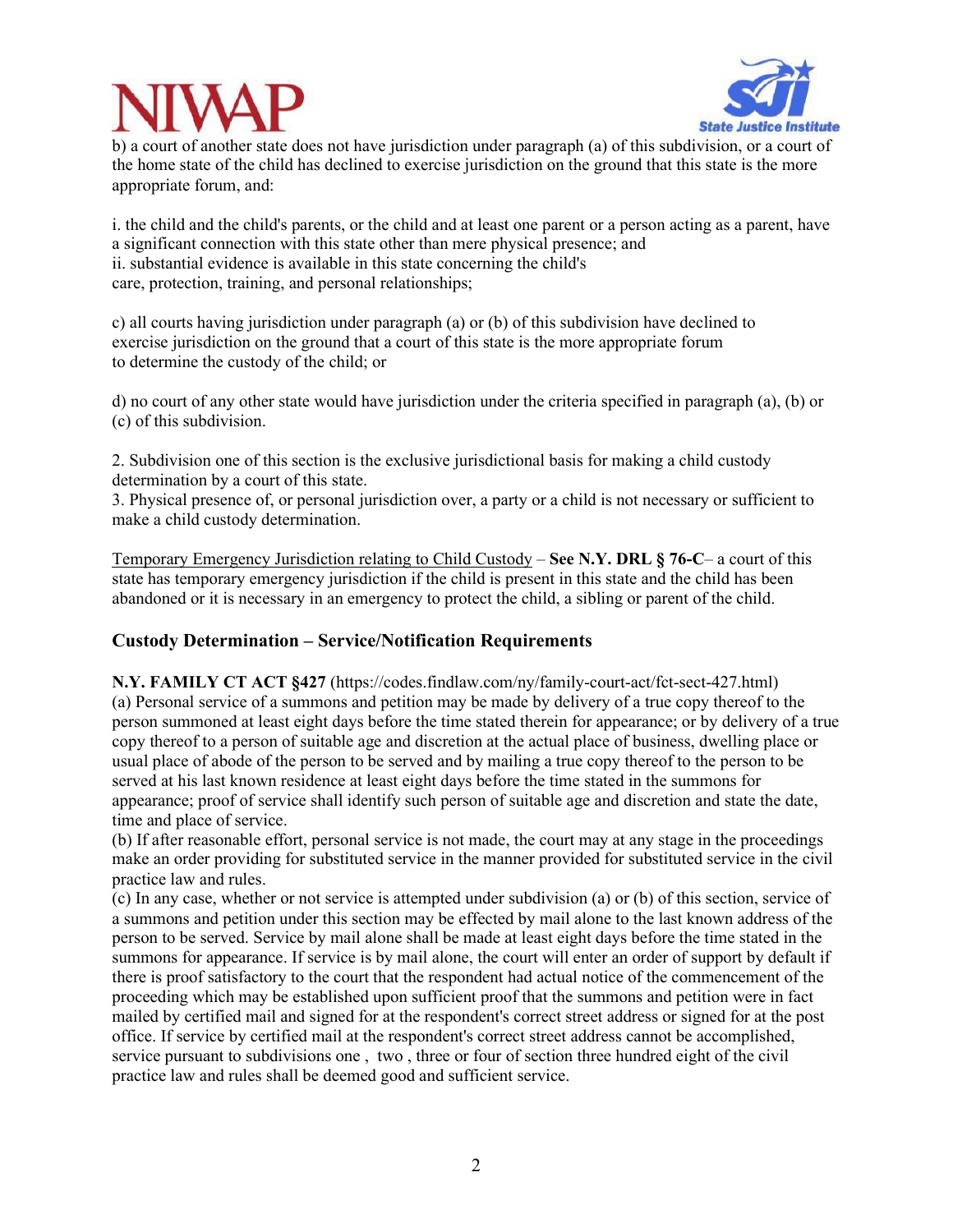



#### 1. Proceeding to Establish, Enforce, Modify Support Order or Determine Parentage **– N.Y. FAMILY CT ACT §580-201(a)**

Jurisdiction permitted over non-resident individual if:

(1) the individual is personally served with a summons and petition within this state;

(2) the individual submits to the jurisdiction of this state by consent, by entering a general appearance, or by filing a responsive document or other action having the effect of waiving any contest to personal jurisdiction;

(3) the individual resided with the child in this state;

(4) the individual resided in this state and provided prenatal expenses or support for the child;

(5) the child resides in this state as a result of the acts or directives of the individual;

(6) the individual engaged in sexual intercourse in this state and the child may have been conceived by that act of intercourse;

(7) the individual asserted parentage of a child in the putative father registry maintained in this state by the office of children and family services; or

(8) there is any other basis consistent with the constitutions of this state and the United States for the exercise of personal jurisdiction.

### **Paternity and Child Support Proceeding – Service/Notification Requirements**

Service of Process - **N.Y. FAMILY CT ACT §154** (https://codes.findlaw.com/ny/family-court-act/fctsect-154.html)

(a) The family court may send process or other mandates in any matter in which it has jurisdiction into any county of the state for service or execution in like manner and with the same force and effect as similar process or mandates of county courts as provided by law.

(b) In a proceeding to establish paternity or to establish, modify or enforce support, the court may send process without the state in the same manner and with the same effect as process sent within the state in the exercise of personal jurisdiction over any person subject to the jurisdiction of the court under section three hundred one or three hundred two of the civil practice law and rules or under section 580-201 of article five-B of the family court act, notwithstanding that such person is not a resident or domiciliary of the state.

(c) In a proceeding arising under article four, five, six, eight or ten of this act in which an order of protection is sought or in which a violation of an order of protection is alleged, the court may send process without the state in the same manner and with the same effect as process sent within the state in the exercise of personal jurisdiction over any person, subject to the jurisdiction of the court under section three hundred one or three hundred two of the civil practice law and rules , notwithstanding that such person is not a resident or domiciliary of the state, so long as: (1) the act or acts giving rise to the application for issuance or enforcement of the order of protection occurred within the state; and (2) the applicant for the order of protection resides or is domiciled in the state or has substantial contacts in the state, including but not limited to, presence on a regular basis in the state. Upon good cause shown, the court may issue a temporary order of protection in accordance with article four, five, six, eight or ten of this act. Where personal jurisdiction over a non-resident or non-domiciliary respondent would not be obtainable but for this subdivision, the papers to be served shall include a conspicuous notice that the exercise of such jurisdiction is limited to the issue of the order of protection. Where service of a petition and summons upon a non-resident or non-domiciliary respondent is required, such service shall be made at least twenty days before the return date. Where service is effected on an out-of-state respondent and the respondent defaults by failing to appear, the court may on its own motion, or upon application of any party or the attorney for the child, proceed to a hearing with respect to issuance or enforcement of the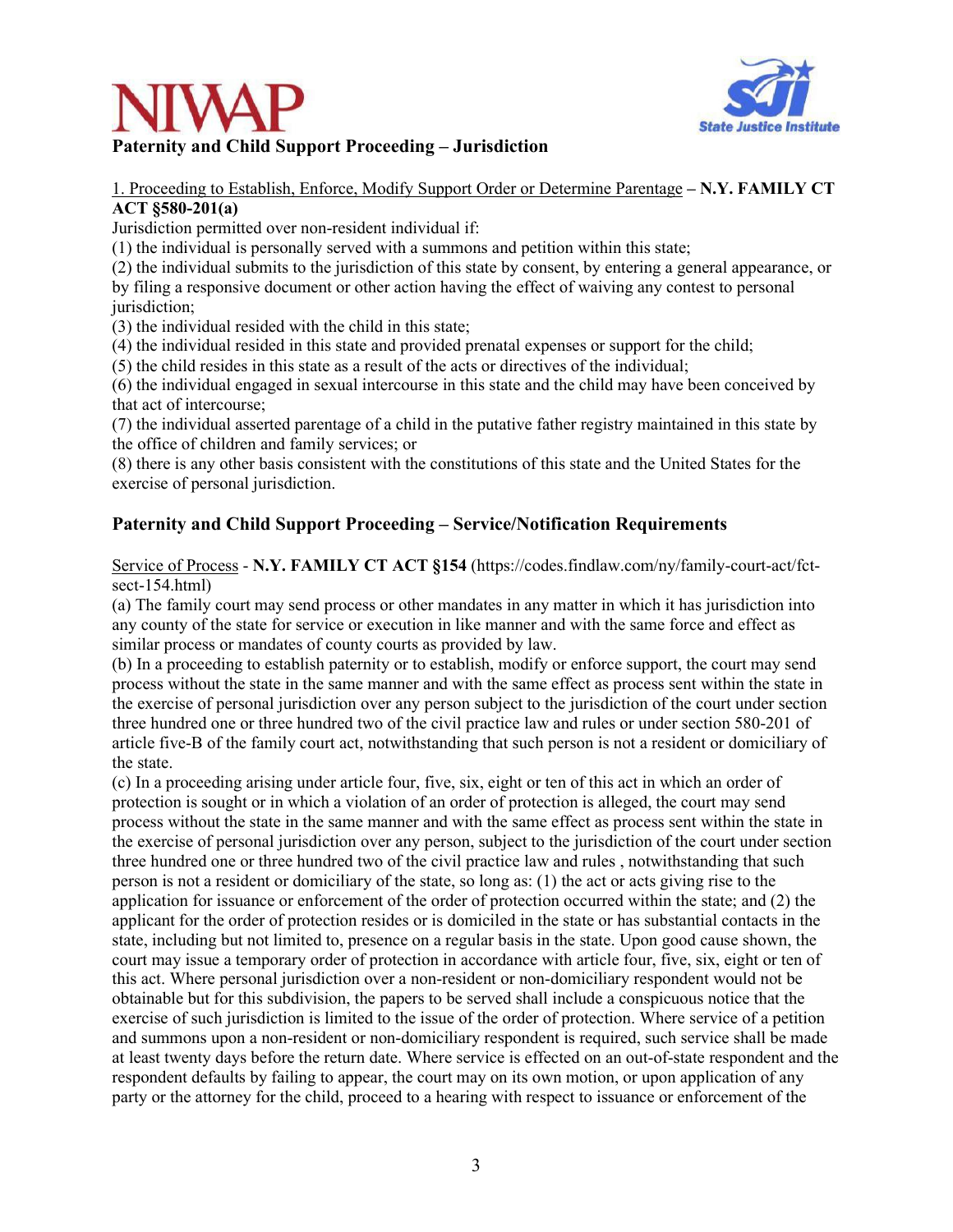



order of protection. Nothing in this section shall be construed to affect or alter the exercise of personal jurisdiction with respect to issues other than the order of protection.

#### **Child Abuse/Neglect Proceeding – Jurisdiction**

#### 1. Child Abuse/Neglect/Dependency Proceedings **N.Y. FAMILY CT ACT § 115 (a)(i)**

(https://www.nysenate.gov/legislation/laws/FCT/115)

New York family court has exclusive original jurisdiction for abuse and neglect proceedings, as set forth in article ten.

#### **N.Y. Family CT Act §§ 1013-1017** (http://ypdcrime.com/fca/fca-article10-part1.htm)

- § 1013(a) states that the family court has exclusive original jurisdiction over proceedings under this article alleging the abuse or neglect of a child. The family court has jurisdiction over the proceedings even if a criminal court also has or may be exercising jurisdiction over the facts alleged in the petition or complaint.
- § 1013(b). In determining jurisdiction of the court, the age of the child at the time the proceedings are initiated is controlling.
- § 1013(c). The child need not be currently in the care or custody of the respondent if the court otherwise has jurisdiction over the matter. § 1013(d).
- § 1015(a) "Proceedings may be originated in the county in which the child resides or is domiciled at the time of the filing of the petition or in the county in which the person having custody of the child resides or is domiciled.
- § 1017 directs the placement of the child when the court determines that a child must be removed from his or her home.

### **Child Abuse/Neglect Proceeding – Service/Notification Requirements**

#### Service of Process **- N.Y. FAMILY CT ACT §154**

(a) The family court may send process or other mandates in any matter in which it has jurisdiction into any county of the state for service or execution in like manner and with the same force and effect as similar process or mandates of county courts as provided by law.

(b) In a proceeding to establish paternity or to establish, modify or enforce support, the court may send process without the state in the same manner and with the same effect as process sent within the state in the exercise of personal jurisdiction over any person subject to the jurisdiction of the court under section three hundred one or three hundred two of the civil practice law and rules or under section 580-201 of article five-B of the family court act, notwithstanding that such person is not a resident or domiciliary of the state.

(c) In a proceeding arising under article four, five, six, eight or ten of this act in which an order of protection is sought or in which a violation of an order of protection is alleged, the court may send process without the state in the same manner and with the same effect as process sent within the state in the exercise of personal jurisdiction over any person, subject to the jurisdiction of the court under section three hundred one or three hundred two of the civil practice law and rules , notwithstanding that such person is not a resident or domiciliary of the state, so long as: (1) the act or acts giving rise to the application for issuance or enforcement of the order of protection occurred within the state; and (2) the applicant for the order of protection resides or is domiciled in the state or has substantial contacts in the state, including but not limited to, presence on a regular basis in the state. Upon good cause shown, the court may issue a temporary order of protection in accordance with article four, five, six, eight or ten of this act. Where personal jurisdiction over a non-resident or non-domiciliary respondent would not be obtainable but for this subdivision, the papers to be served shall include a conspicuous notice that the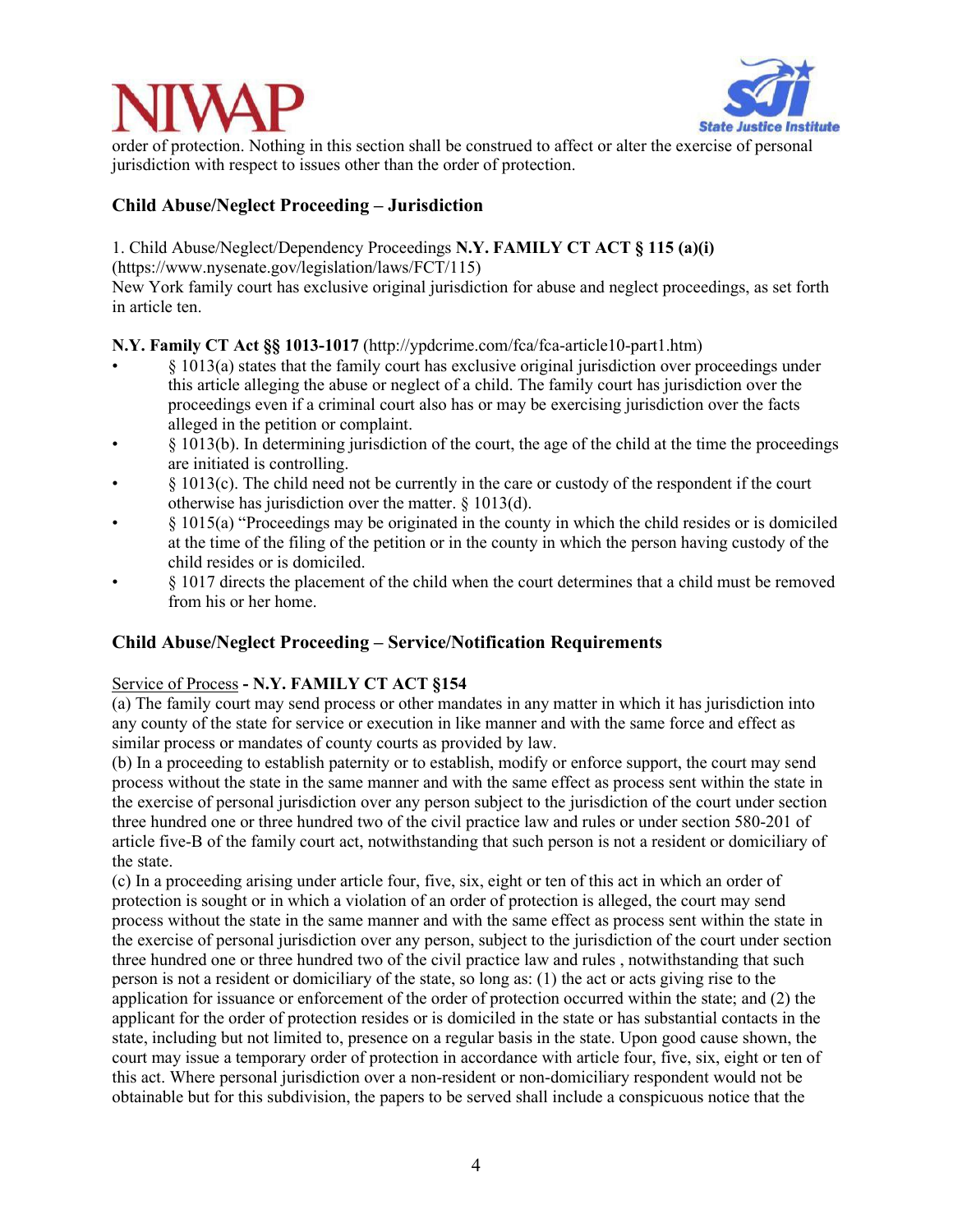



exercise of such jurisdiction is limited to the issue of the order of protection. Where service of a petition and summons upon a non-resident or non-domiciliary respondent is required, such service shall be made at least twenty days before the return date. Where service is effected on an out-of-state respondent and the respondent defaults by failing to appear, the court may on its own motion, or upon application of any party or the attorney for the child, proceed to a hearing with respect to issuance or enforcement of the order of protection. Nothing in this section shall be construed to affect or alter the exercise of personal jurisdiction with respect to issues other than the order of protection.

#### **Divorce and Legal Separation – Jurisdiction**

#### **N.Y. R. Civ. P. 302 (b)**

Personal jurisdiction over non-resident defendant in matrimonial actions or family court proceedings. - A court shall have jurisdiction over the respondent or defendant notwithstanding the fact that he or she no longer is a resident or domiciliary of this state, if the party seeking support is a resident of or domiciled in this state at the time such demand is made, provided that this state was the matrimonial domicile of the parties before their separation, or the defendant abandoned the plaintiff in this state, or the claim for support, alimony, maintenance, distributive awards or special relief in matrimonial actions accrued under the laws of this state or under an agreement executed in this state.

#### **Divorce and Legal Separation – Service/Notification Requirements**

**NY R. Civ. P. 308** (https://codes.findlaw.com/ny/civil-practice-law-and-rules/cvp-sect-308.html) Personal service upon a natural person shall be made by any of the following methods:

- 1. by delivering the summons within the state to the person to be served; or
- 2. by delivering the summons within the state to a person of suitable age and discretion at the actual place of business, dwelling place or usual place of abode of the person to be served and by either mailing the summons to the person to be served at his or her last known residence or by mailing the summons by first class mail to the person to be served at his or her actual place of business in an envelope bearing the legend "personal and confidential" and not indicating on the outside thereof, by return address or otherwise, that the communication is from an attorney or concerns an action against the person to be served, such delivery and mailing to be effected within twenty days of each other; proof of such service shall be filed with the clerk of the court designated in the summons within twenty days of either such delivery or mailing, whichever is effected later; service shall be complete ten days after such filing; proof of service shall identify such person of suitable age and discretion and state the date, time and place of service, except in matrimonial actions where service hereunder may be made pursuant to an order made in accordance with the provisions of subdivision a of section two hundred thirty-two of the domestic relations law ; or
- 3. by delivering the summons within the state to the agent for service of the person to be served as designated under rule 318 , except in matrimonial actions where service hereunder may be made pursuant to an order made in accordance with the provisions of subdivision a of section two hundred thirty-two of the domestic relations law ;
- 4. where service under paragraphs one and two cannot be made with due diligence, by affixing the summons to the door of either the actual place of business, dwelling place or usual place of abode within the state of the person to be served and by either mailing the summons to such person at his or her last known residence or by mailing the summons by first class mail to the person to be served at his or her actual place of business in an envelope bearing the legend "personal and confidential" and not indicating on the outside thereof, by return address or otherwise, that the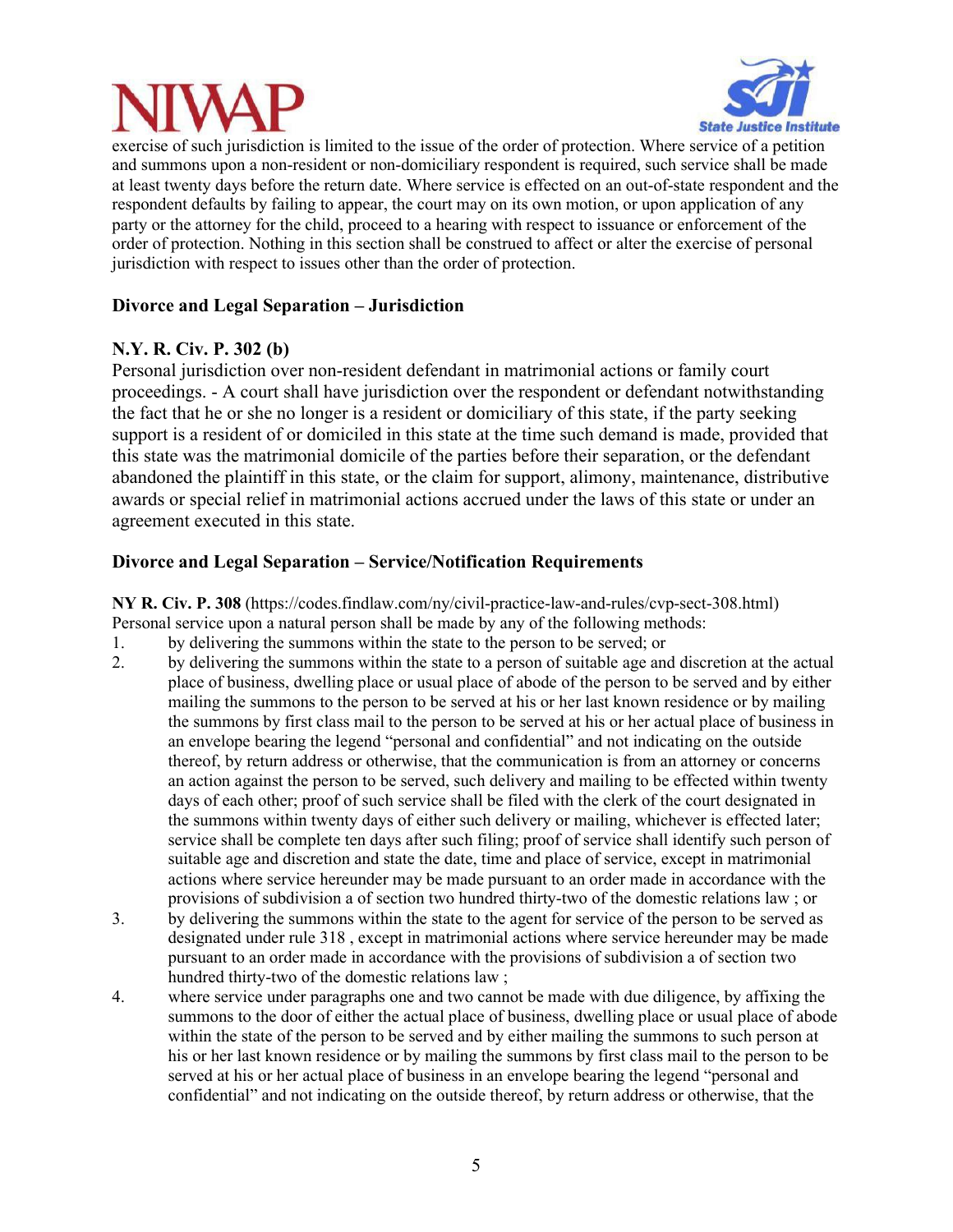



communication is from an attorney or concerns an action against the person to be served, such affixing and mailing to be effected within twenty days of each other; proof of such service shall be filed with the clerk of the court designated in the summons within twenty days of either such affixing or mailing, whichever is effected later; service shall be complete ten days after such filing, except in matrimonial actions where service hereunder may be made pursuant to an order made in accordance with the provisions of subdivision a of section two hundred thirty-two of the domestic relations law ;

- 5. in such manner as the court, upon motion without notice, directs, if service is impracticable under paragraphs one, two and four of this section.
- 6. For purposes of this section, "actual place of business" shall include any location that the defendant, through regular solicitation or advertisement, has held out as its place of business. NY R. Civ. P. 312-a (https://codes.findlaw.com/ny/civil-practice-law-and-rules/cvp-sect-312 a.html) Service by mail. As an alternative to the methods of personal service authorized by section 307, 308 , 310 , 311 or 312 of this article, a summons and complaint, or summons and notice, or notice of petition and petition may be served by the plaintiff or any other person by mailing to the person or entity to be served, by first class mail, postage prepaid, a copy of the summons and complaint, or summons and notice or notice of petition and petition, together with two copies of a statement of service by mail and acknowledgement of receipt in the form set forth in subdivision (d) of this section, with a return envelope, postage prepaid, addressed to the sender.

#### **Adoption Proceeding – Jurisdiction**

The family court has other jurisdiction over proceedings concerning adoption and custody of children. **N.Y. FAMILY CT ACT § 115(c)** (https://www.nysenate.gov/legislation/laws/FCT/115)

The family court has original jurisdiction concurrent with the surrogate's court over adoption proceedings under article seven of the domestic relations law. **N.Y. FAMILY CT ACT § 641** (http://ypdcrime.com/fca/fca-article6-part2.htm)

Whose consent required. **N.Y. Domestic Relations Law § 110** (https://www.nysenate.gov/legislation/laws/DOM/111):

1. Consent to adoption shall be required as follows:

Of the adoptive child, if over fourteen years of age;

2. Of the parents or surviving parent, whether adult or infant, of a child conceived or born in wedlock;

3. Of the mother, whether adult or infant, of a child born out of wedlock;

4. Of the father, whether adult or infant, of a child born out-of-wedlock and placed with the adoptive parents more than six months after birth, but only if such father shall have maintained substantial and continuous or repeated contact with the child. A father, whether adult or infant, of a child born out-ofwedlock, who openly lived with the child for a period of six months within the one year period immediately preceding the placement of the child for adoption and who during such period openly held himself out to be the father of such child.

5. Of the father, whether adult or infant, of a child born out-of-wedlock who is under the age of six months at the time he is placed for adoption, but only if: (i) such father openly lived with the child or the child's mother for a continuous period of six months immediately preceding the placement of the child for adoption; and (ii) such father openly held himself out to be the father of such child during such period; and (iii) such father paid a fair and reasonable sum, in accordance with his means, for the medical, hospital and nursing expenses incurred in connection with the mother's pregnancy or with the birth of the child.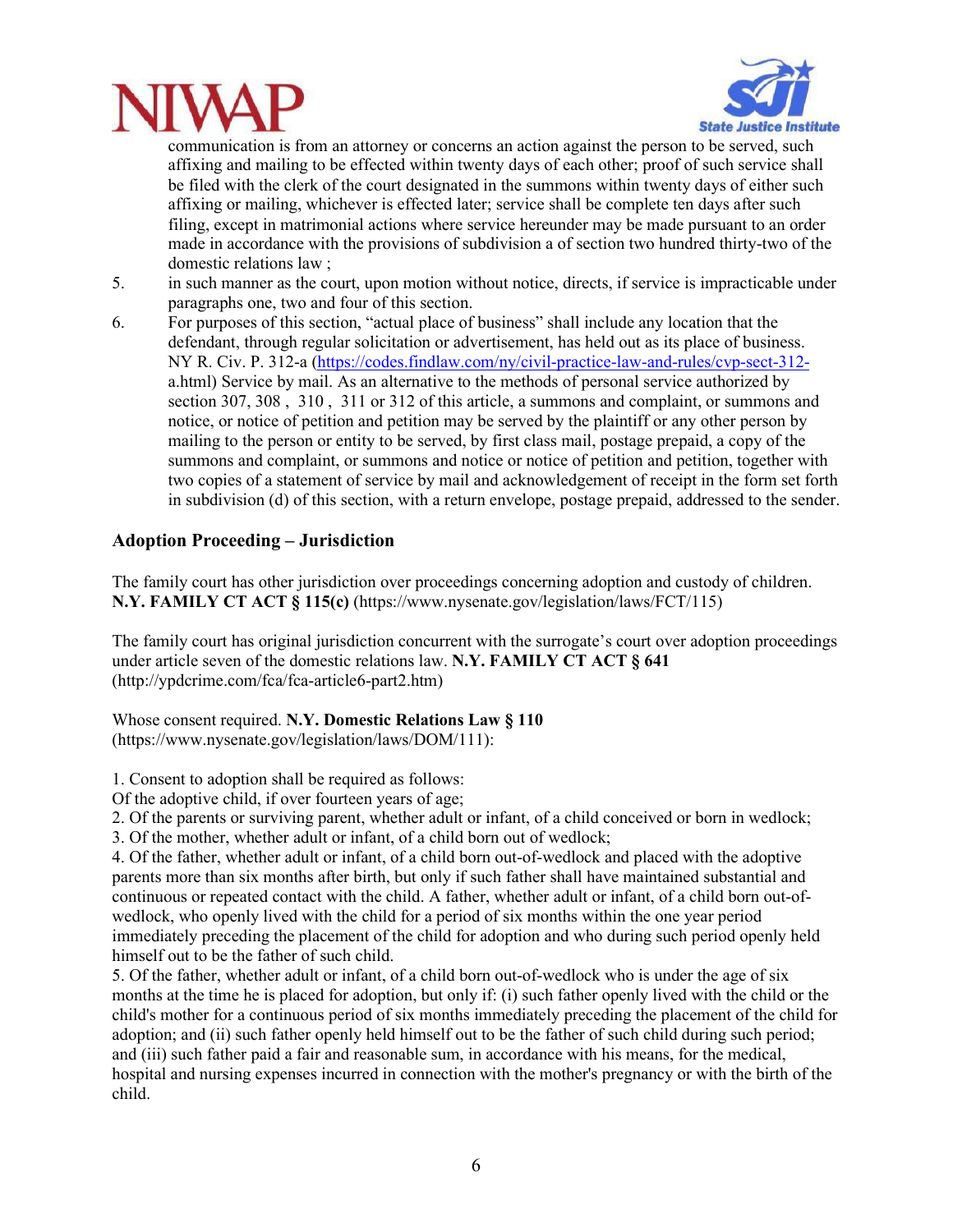



6. Of any person or authorized agency having lawful custody of the adoptive child.

- The consent shall not be required of a parent or of any other person having custody of the child: who evinces an intent to forego his or her parental or custodial rights and obligations as manifested by his or her failure for a period of six months to visit the child and communicate with the child or person having legal custody of the child, although able to do so; or
- 1. who has surrendered the child to an authorized agency; or
- 2. for whose child a guardian has been appointed; or
- 3. who, by reason of mental illness or intellectual disability, is presently and for the
- foreseeable future unable to provide proper care for the child; or

4. who has executed an instrument, which shall be irrevocable, denying the paternity of the child.

- (a) Notice of the proposed adoption shall be given to a person whose consent to adoption is required pursuant to subdivision one and who has not already provided such consent.
- Where the adoptive child is over the age of eighteen years the consents specified in paragraphs (b), (c) and (d) of subdivision one of this section shall not be required.

# Adoption Order from foreign country or jurisdiction **N.Y. Domestic Relations Law**

**§111-C** (https://www.nysenate.gov/legislation/laws/DOM/111-C):

1. A final judgment of adoption granted by a judicial, administrative or executive body of a jurisdiction or country other than the United States shall have the same force and effect in this state as that given to a judgment of adoption entered by a court of competent jurisdiction of New York state, without additional proceedings or documentation provided:

either adopting parent is a resident of this state; and the validity of the foreign adoption has been verified by the granting of an IR-3, IH-3, or a successor immigrant visa, for the child by the United States Citizenship and Immigration Services.

#### **Adoption Proceeding – Service/Notification Requirements**

#### Service of Process **- N.Y. FAMILY CT ACT §154**

(a) The family court may send process or other mandates in any matter in which it has jurisdiction into any county of the state for service or execution in like manner and with the same force and effect as similar process or mandates of county courts as provided by law.

(b) In a proceeding to establish paternity or to establish, modify or enforce support, the court may send process without the state in the same manner and with the same effect as process sent within the state in the exercise of personal jurisdiction over any person subject to the jurisdiction of the court under section three hundred one or three hundred two of the civil practice law and rules or under section 580-201 of article five-B of the family court act, notwithstanding that such person is not a resident or domiciliary of the state.

(c) In a proceeding arising under article four, five, six, eight or ten of this act in which an order of protection is sought or in which a violation of an order of protection is alleged, the court may send process without the state in the same manner and with the same effect as process sent within the state in the exercise of personal jurisdiction over any person, subject to the jurisdiction of the court under section three hundred one or three hundred two of the civil practice law and rules , notwithstanding that such person is not a resident or domiciliary of the state, so long as: (1) the act or acts giving rise to the application for issuance or enforcement of the order of protection occurred within the state; and (2) the applicant for the order of protection resides or is domiciled in the state or has substantial contacts in the state, including but not limited to, presence on a regular basis in the state. Upon good cause shown, the court may issue a temporary order of protection in accordance with article four, five, six, eight or ten of this act. Where personal jurisdiction over a non-resident or non-domiciliary respondent would not be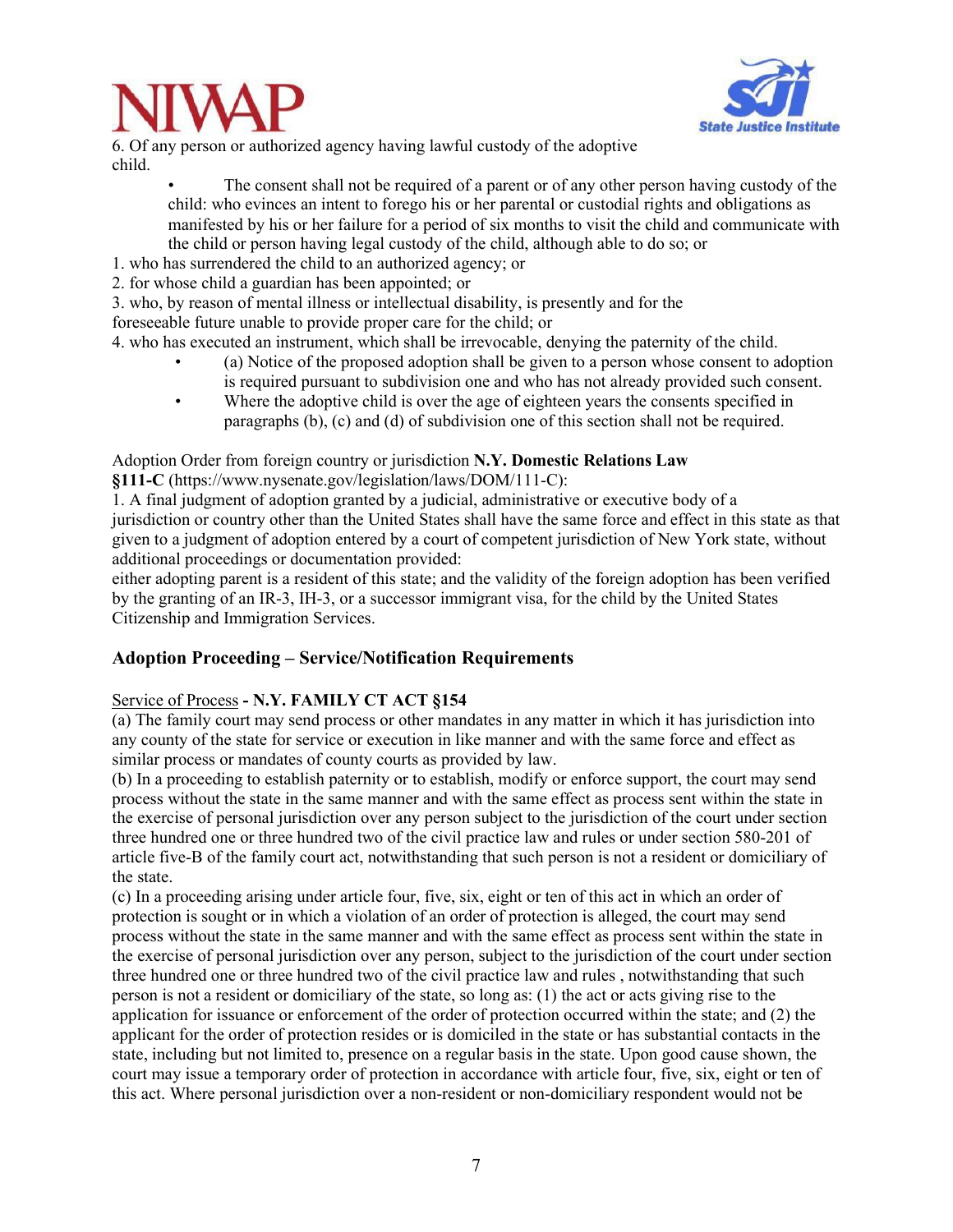



obtainable but for this subdivision, the papers to be served shall include a conspicuous notice that the exercise of such jurisdiction is limited to the issue of the order of protection. Where service of a petition and summons upon a non-resident or non-domiciliary respondent is required, such service shall be made at least twenty days before the return date. Where service is effected on an out-of-state respondent and the respondent defaults by failing to appear, the court may on its own motion, or upon application of any party or the attorney for the child, proceed to a hearing with respect to issuance or enforcement of the order of protection. Nothing in this section shall be construed to affect or alter the exercise of personal jurisdiction with respect to issues other than the order of protection.

#### **Domestic Violence – Jurisdiction**

Jurisdiction **- N.Y. FAMILY CT ACT § 812** (http://ypdcrime.com/fca/fca-article8-part1.htm) The family court and the criminal courts shall have concurrent jurisdiction over any proceeding which would constitute disorderly conduct, harassment in the first and second degree, aggravated harassment in the second degree, sexual misconduct, forcible touching, sexual abuse in the send and third degree, stalking in the first-fourth degrees, criminal mischief, menacing in the second and third degrees, reckless endangerment, criminal obstruction of breathing or blood circulation, strangulation in the first or second degree, assault in the second or third degree, attempted assault, identity theft in the first-third degrees, grand larceny in the third or fourth degree, or coercion in the second degree.

You may ask the district attorney or a law enforcement officer to file a criminal complaint. You also have the right to file a petition in the family court when a family offence has been committed against you. Either court may issue an order of protection from conduct constituting a family offense which could include, among other provisions, and order for the respondent or defendant to stay away from you or your children. Id.

#### Order or Protection or Temporary Order of Protection **N.Y. Domestic Relations Law §**

**252** (https://codes.findlaw.com/ny/domestic-relations-law/dom-sect-252.html)

1. In an action for divorce, separation or annulment or in an action to declare the nullity of a void marriage in the supreme court, the supreme court or the family court shall entertain an application for an order of protection or temporary order of protection by either party. Such an order may require any party: to stay away from the home, school, business or place of employment of the child, other parent or any other party, and to stay away from any other specific location designated by the court.

1. A valid order of protection or temporary order of protection issued by a court of competent jurisdiction in another state, territorial or tribal jurisdiction shall be accorded full faith and credit and enforced as if it were issued by a court within the state for as long as the order remains in effect in the issuing jurisdiction. An order issued by a court of competent jurisdiction in another state, territorial or tribal jurisdiction shall be deemed valid if: the issuing court had personal jurisdiction over the parties and over

the subject matter under the law of the issuing jurisdiction;

2. (ii) the person against whom the order was issued had reasonable notice and an opportunity to be heard prior to issuance of the order; provided, however, that if the order was a temporary order of protection issued in the absence of such person, that notice had been given and that an opportunity to be heard had been provided within a reasonable period of time after the issuance of the order; and

3. in the case of orders of protection or temporary orders of protection issued against both a petitioner and respondent, the order or portion thereof sought to be enforced was supported by: (A) a pleading requesting such order, including, but not limited to, a petition, cross-petition or counterclaim; and (B) a judicial finding that the requesting party is entitled to the issuance of the order, which may result from a judicial finding of fact, judicial acceptance of an admission by the party against whom the order was